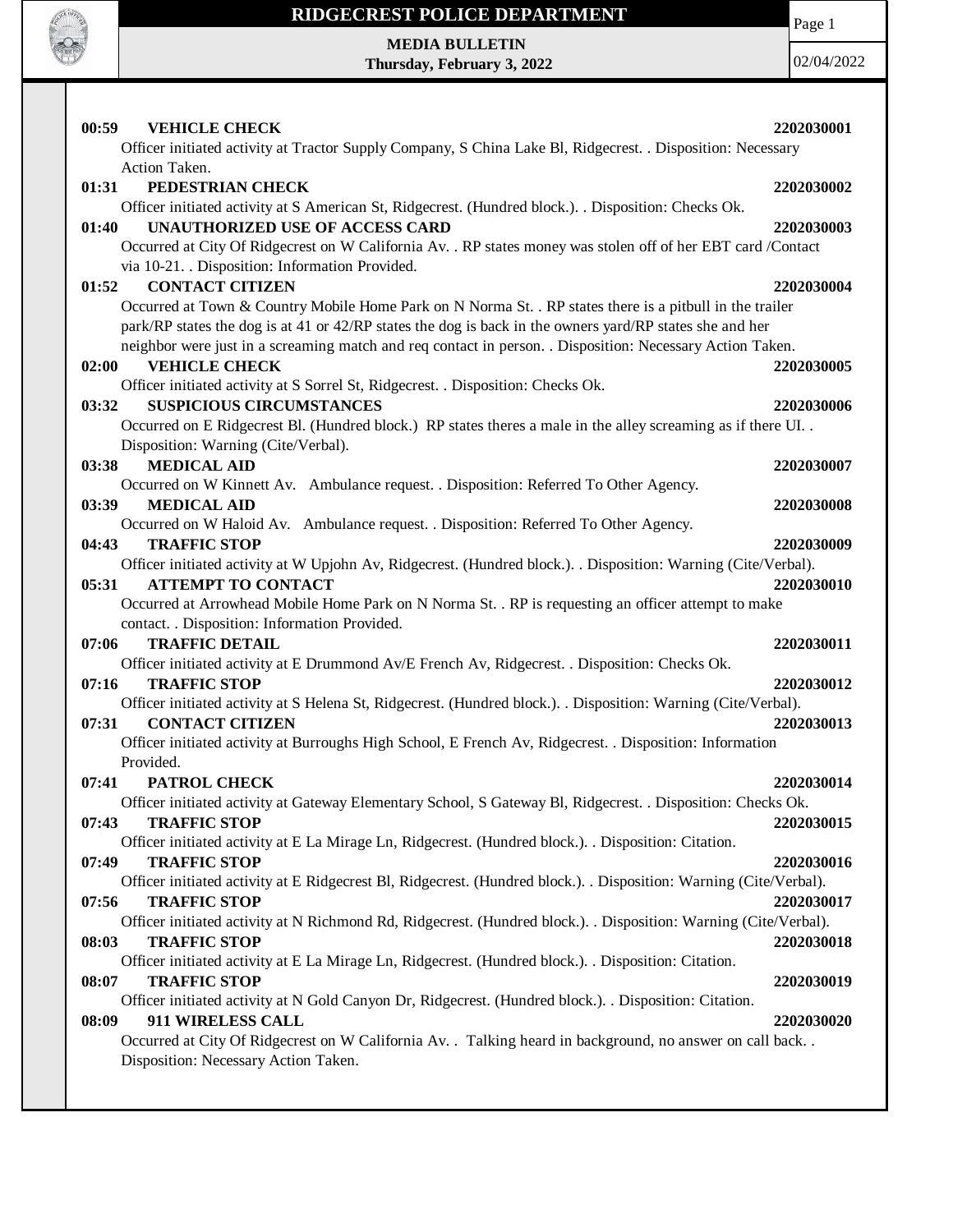

Page 2

**MEDIA BULLETIN Thursday, February 3, 2022**

| <b>MEDICAL AID</b><br>08:13                                                                                                                                                                                               | 2202030021 |
|---------------------------------------------------------------------------------------------------------------------------------------------------------------------------------------------------------------------------|------------|
| Occurred on W Mariposa Av. Ambulance request. . Disposition: Referred To Other Agency.<br><b>CONTACT CITIZEN</b><br>08:21                                                                                                 | 2202030022 |
| Officer initiated activity at E La Mirage Ln/N Palm Dr, Ridgecrest. . Disposition: Information Provided.<br><b>TRAFFIC STOP</b><br>08:24                                                                                  | 2202030023 |
| Officer initiated activity at N Gold Canyon Dr, Ridgecrest. (Hundred block.). . Disposition: Warning<br>(Cite/Verbal).                                                                                                    |            |
| <b>TRAFFIC STOP</b><br>08:34<br>Officer initiated activity at Burroughs High School, E French Av, Ridgecrest. . Disposition: Warning                                                                                      | 2202030024 |
| (Cite/Verbal).<br><b>TRAFFIC STOP</b><br>08:36                                                                                                                                                                            | 2202030025 |
| Officer initiated activity at Union Bank, N China Lake Bl, Ridgecrest. (Hundred block.). . Disposition: Citation.<br>08:59<br><b>TRAFFIC STOP</b>                                                                         | 2202030026 |
| Officer initiated activity at E La Mirage Ln, Ridgecrest. (Hundred block.). . Disposition: Citation.<br>09:10<br><b>FOLLOW UP</b>                                                                                         | 2202030027 |
| Officer initiated activity at Burroughs High School, E French Av, Ridgecrest. F/U on 22-184. . Disposition:<br>Follow Up Completed.                                                                                       |            |
| 09:12<br><b>FOLLOW UP</b>                                                                                                                                                                                                 | 2202030028 |
| Officer initiated activity at W Langley Av, Ridgecrest. . Disposition: Necessary Action Taken.<br><b>TRAFFIC STOP</b><br>09:34                                                                                            | 2202030029 |
| Officer initiated activity at W Rancho Del Cerro Av, Ridgecrest. . Disposition: Call Cancelled.<br><b>UNAUTHORIZED USE OF ACCESS CARD</b><br>09:35                                                                        | 2202030030 |
| Occurred on N Helena St. RP in lobby had money taken from his EBT card. . Disposition: Negative Contact.<br><b>TRAFFIC STOP</b><br>09:43                                                                                  | 2202030031 |
| Officer initiated activity at E French Av, Ridgecrest. . Disposition: Warning (Cite/Verbal).<br><b>TRAFFIC STOP</b><br>09:50                                                                                              | 2202030032 |
| Officer initiated activity at Five Star Tobacco, N Norma St, Ridgecrest. . Disposition: Warning (Cite/Verbal).<br><b>UNWANTED SUBJECT</b><br>09:52                                                                        | 2202030033 |
| Occurred at Albertson's #6331 on S China Lake Bl. . Rp has asked a petitioner to not petition infront of the<br>store due to covid restrictions, rp states petitioner won't leave. . Disposition: Necessary Action Taken. |            |
| 09:58<br><b>290 REGISTRANT</b><br>Occurred at City Of Ridgecrest on W California Av. . REG. . Disposition: Necessary Action Taken.                                                                                        | 2202030034 |
| 10:01<br><b>ATTEMPT WARRANT SERVICE</b><br>Officer initiated activity at W Bennett Av, Ridgecrest. SA/Wipf, Priscilla Denise 01/08/1987 WNO/RM055618A                                                                     | 2202030035 |
| Bail/1500 Chg/11350(a) HS/11364 HS/11377(a) HS<br>Supp to 21-2296                                                                                                                                                         |            |
| Cited and released. . Disposition: Arrest Made.<br><b>FOLLOW UP</b><br>10:14                                                                                                                                              | 2202030036 |
| Officer initiated activity at W Via Flore Wy, Ridgecrest. . Disposition: Information Provided.<br><b>CONTACT CITIZEN</b><br>10:28                                                                                         | 2202030037 |
| Officer initiated activity at Burroughs High School, E French Av, Ridgecrest. . Disposition: Negative Contact.<br><b>CONTACT CITIZEN</b><br>10:32                                                                         | 2202030038 |
| Officer initiated activity at Gateway Elementary School, S Gateway Bl, Ridgecrest. . Disposition: Information<br>Received.                                                                                                |            |
| <b>HOME VISIT</b><br>10:48<br>Officer initiated activity at E Parkview Av, Ridgecrest. . Disposition: Necessary Action Taken.                                                                                             | 2202030039 |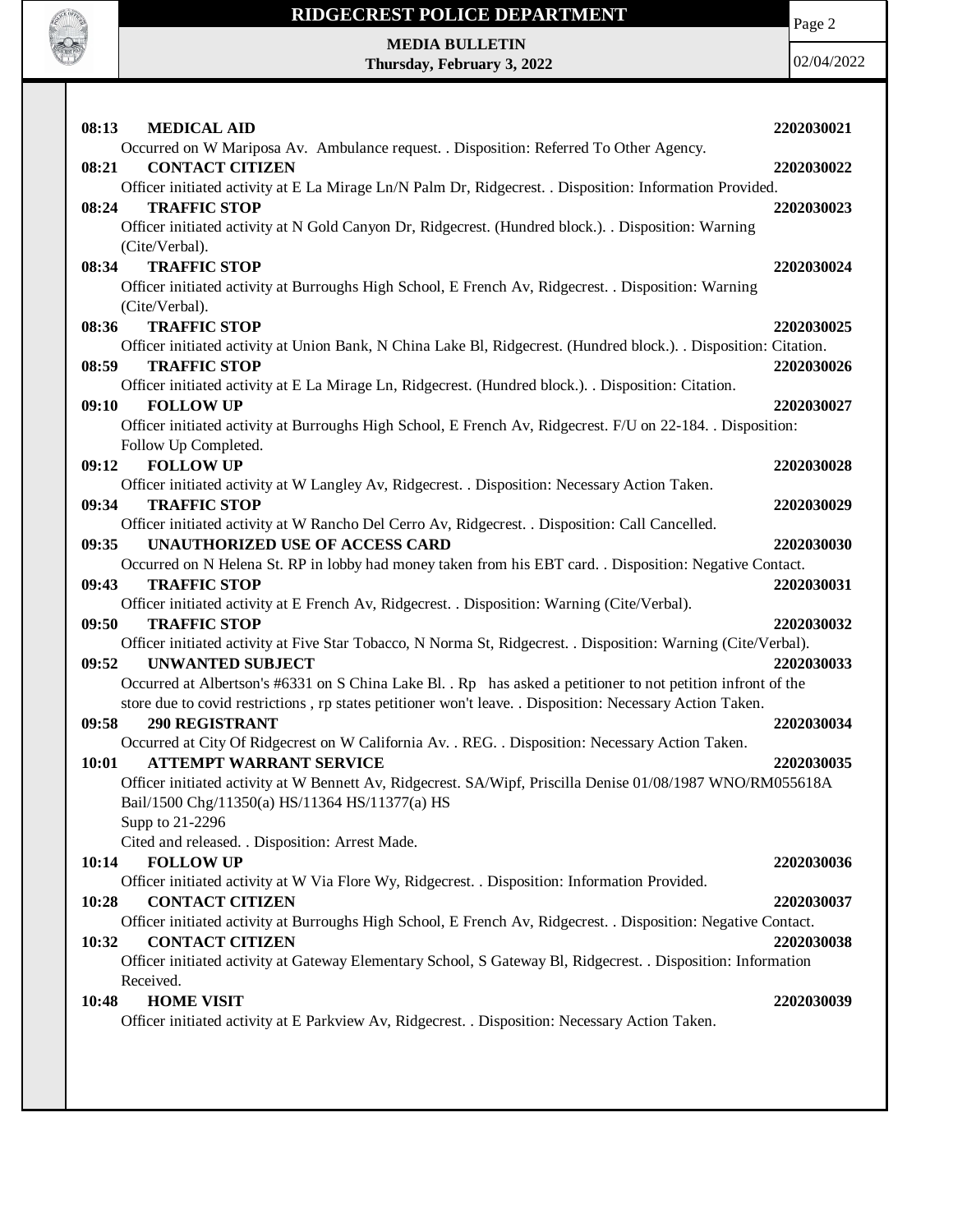

**MEDIA BULLETIN Thursday, February 3, 2022** Page 3

| 10:51<br><b>VANDALISM REPORT</b>                                                                              | 2202030040 |
|---------------------------------------------------------------------------------------------------------------|------------|
| Occurred at Alta One Federal Credit Union on S China Lake Bl. . RP states one of the fleet vehicles was       |            |
| vandalized/rp would like the officer to meet him at the back entrance on the west side of the building. .     |            |
| Disposition: Report Taken.                                                                                    |            |
| <b>THEFT</b><br>11:00                                                                                         | 2202030041 |
| Occurred on W Boston Av. Rp Would like to file a report in regards to theft. Rp has a unit at A-American      |            |
| storage and it was broken into. Contact via 21. . Disposition: Report Taken.                                  |            |
| 11:11<br><b>CONTACT CITIZEN</b>                                                                               | 2202030042 |
| Officer initiated activity at Mesquite High School, W Drummond Av, Ridgecrest. . Disposition: Information     |            |
| Provided.                                                                                                     |            |
| PARKING VIOLATION<br>11:19                                                                                    | 2202030043 |
| Officer initiated activity at N Erwin St, Ridgecrest. WA Current tabs. . Disposition: Warning (Cite/Verbal).  |            |
| 11:33<br>911 WIRELESS CALL                                                                                    | 2202030044 |
| Occurred at City Of Ridgecrest on W California Av. . Cellular E911 Call: Lat:35.625148 Lon:-117.68873 Service |            |
| Class: W911 Ambulance request. . Disposition: Referred To Other Agency.                                       |            |
| <b>UNAUTHORIZED USE OF ACCESS CARD</b><br>11:46                                                               | 2202030045 |
| Occurred on W Franklin Av. Money taken from her EBT card -contact via 21. . Disposition: Information          |            |
| Provided.                                                                                                     |            |
| <b>THEFT</b><br>11:51                                                                                         | 2202030046 |
| Occurred on W Wildrose Av. RP in the lobby to report that her property was taken from her house               |            |
| Disposition: Call Entered in Error.                                                                           |            |
| 11:56<br>UNAUTHORIZED USE OF ACCESS CARD                                                                      | 2202030047 |
| Occurred at City Of Ridgecrest on W California Av. . Money was taken from her card-contact via 21 EBT         |            |
| THEFT. . Disposition: Information Provided.                                                                   |            |
| <b>TRAFFIC STOP</b><br>12:07                                                                                  | 2202030048 |
| Officer initiated activity at Drummond Ave/French Av, Ridgecrest. . Disposition: Warning (Cite/Verbal).       |            |
| <b>BURGLARY IN PROGRESS</b><br>12:09                                                                          | 2202030049 |
| Occurred on W Benson Av. RP returned home and found her front door open. . Disposition: Report Taken.         |            |
| 12:11<br><b>FOUND PROPERTY</b>                                                                                | 2202030050 |
| Occurred at City Of Ridgecrest on W California Av. . Rp found a key by the memorial at 100 W. California. .   |            |
| Disposition: Report Taken.                                                                                    |            |
| 12:29<br><b>BATTERY REPORT</b>                                                                                | 2202030051 |
| Occurred at James Monroe Middle School on W Church Av. . Report of 242. . Disposition: Report Taken.          |            |
| 12:57<br>ANNOYING/OBSCENE PHONE CALL                                                                          | 2202030052 |
| Occurred on N Sierra View St. Miscellaneous information. . Disposition: Information Received.                 |            |
| <b>290 REGISTRANT</b><br>13:04                                                                                | 2202030053 |
| Occurred at City Of Ridgecrest on W California Av. . Annual. . Disposition: Necessary Action Taken.           |            |
| 13:05<br><b>UNAUTHORIZED USE OF ACCESS CARD</b>                                                               | 2202030054 |
| Occurred on W California Av. EBT Card Fraud. . Disposition: Information Provided.                             |            |
| 13:08<br><b>UNAUTHORIZED USE OF ACCESS CARD</b>                                                               | 2202030055 |
| Occurred at City Of Ridgecrest on W California Av. . Cellular E911 Call: Lat:35.614719 Lon:-117.66588 Service |            |
| Class: W911 EBT CARD FRAUD. . Disposition: Information Provided.                                              |            |
| <b>FOUND PROPERTY</b><br>13:10                                                                                | 2202030056 |
| Occurred at James Monroe Middle School on W Church Av. Disposition: Report Taken .                            |            |
| 13:37<br>911 WIRELESS CALL                                                                                    | 2202030057 |
| Occurred on Sylvia Av. Cellular E911 Call: Lat:35.651369 Lon:-117.68394 Service Class: W911 AMBULANCE         |            |
| REQUEST. . Disposition: Referred To Other Agency.                                                             |            |
|                                                                                                               |            |
|                                                                                                               |            |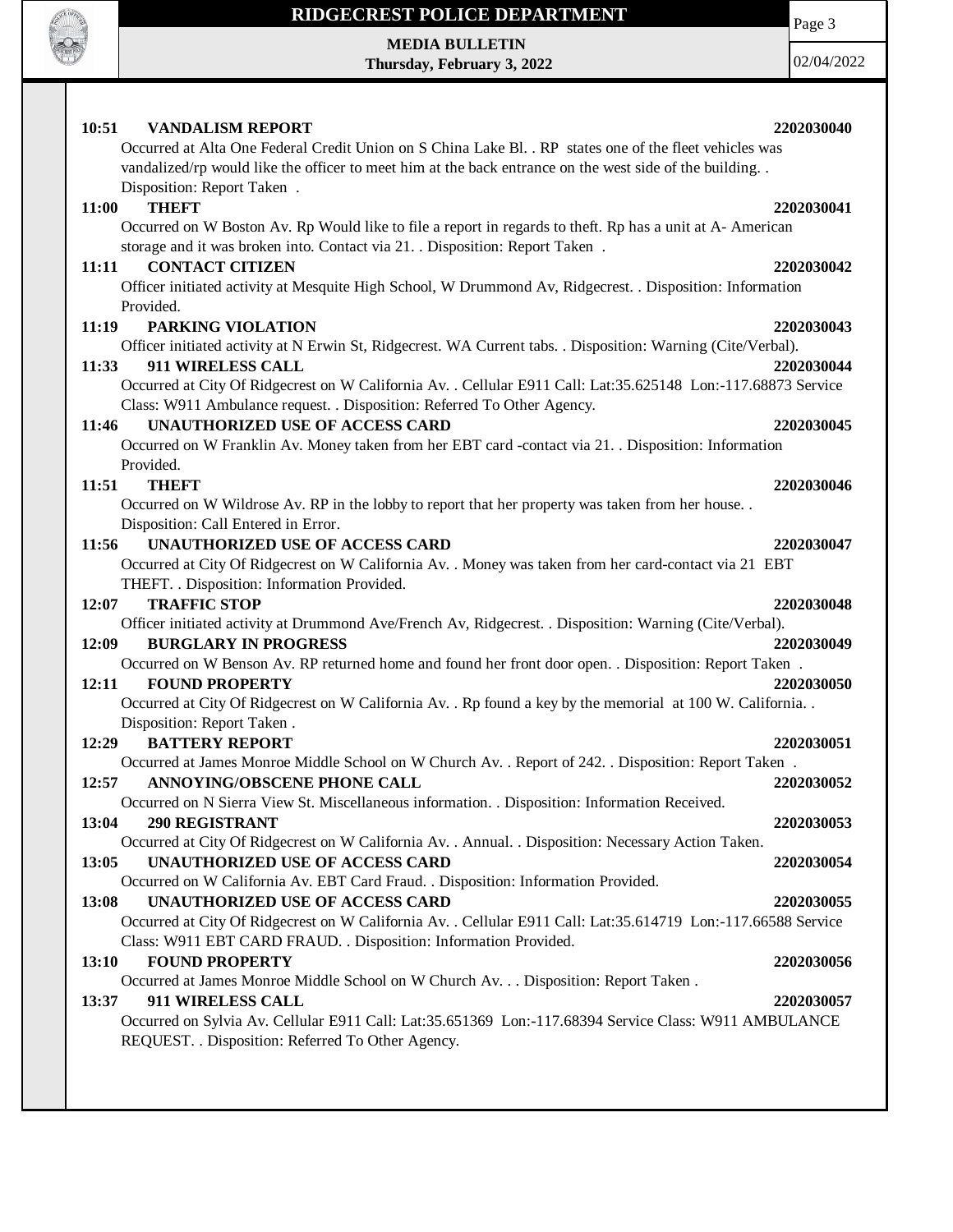

# **RIDGECREST POLICE DEPARTMENT MEDIA BULLETIN**

**Thursday, February 3, 2022**

Page 4

| 13:56<br><b>290 REGISTRANT</b>                                                                                                | 2202030058 |
|-------------------------------------------------------------------------------------------------------------------------------|------------|
| Occurred at City Of Ridgecrest on W California Av. . 290. . Disposition: Necessary Action Taken.                              |            |
| 13:59<br>PRIVATE PROPERTY TC                                                                                                  | 2202030059 |
| Occurred at Burroughs High School on E French Av. . TCPDO Private property. . Disposition: Information                        |            |
| Received.                                                                                                                     |            |
| 14:14<br><b>TICKET SIGN OFF</b>                                                                                               | 2202030060 |
| Occurred at City Of Ridgecrest on W California Av. . Fees paid. . Disposition: Necessary Action Taken.                        |            |
| <b>CONTACT CITIZEN</b><br>14:15                                                                                               | 2202030061 |
| Officer initiated activity at Burroughs High School, E French Av, Ridgecrest. . Disposition: Information                      |            |
| Provided.                                                                                                                     |            |
| <b>ACO CALL</b><br>14:27                                                                                                      | 2202030062 |
| Officer initiated activity at Faller Elementary School, W Upjohn Av, Ridgecrest. Loose dog. . Disposition:                    |            |
| Unable To Locate.                                                                                                             |            |
| <b>CONTACT CITIZEN</b><br>14:30                                                                                               | 2202030063 |
| Occurred at City Of Ridgecrest on W California Av. . Rp in lobby would like to speak with an officer in regards               |            |
| to allegations. . Disposition: Information Provided.                                                                          |            |
| <b>UNAUTHORIZED USE OF ACCESS CARD</b><br>14:32                                                                               | 2202030064 |
| Occurred at City Of Ridgecrest on W California Av. . Cellular E911 Call: Lat:35.625148 Lon:-117.68873 Service                 |            |
| Class: W911 EBT FRAUD. . Disposition: Information Provided.                                                                   |            |
| <b>TRAFFIC STOP</b><br>14:43                                                                                                  | 2202030065 |
| Officer initiated activity at S Mahan St, Ridgecrest. WA CVC 4000a. . Disposition: Warning (Cite/Verbal).                     |            |
| <b>WELFARE CHECK</b><br>14:45                                                                                                 | 2202030066 |
| Occurred on W Tepatitlan Ci. Rp would like to do a welfare check Disposition: Negative Contact.                               |            |
| 14:46<br><b>CONTACT CITIZEN</b>                                                                                               | 2202030067 |
| Occurred on S Ashton St. CALL RP/rp states there is a large hole dug by contractors by the sidewalk and he is                 |            |
| afraid of people falling in the hole/would like to know what can be done about it. . Disposition: Information                 |            |
| Provided.                                                                                                                     |            |
| 14:50<br><b>JUVENILE PROBLEM</b>                                                                                              | 2202030068 |
| Officer initiated activity at Fastrip Food Store, S China Lake Bl, Ridgecrest. . Disposition: Necessary Action                |            |
| Taken.                                                                                                                        |            |
| <b>DISTURBANCE - SUBJECT</b><br>14:59                                                                                         | 2202030069 |
|                                                                                                                               |            |
| Occurred on E Ridgecrest Bl. Subject Blue hoodie/red hood/ causing 415 at location. . Disposition: Gone On<br>Arrival.        |            |
| <b>UNAUTHORIZED USE OF ACCESS CARD</b>                                                                                        |            |
| 15:01                                                                                                                         | 2202030070 |
| Occurred at City Of Ridgecrest on W California Av. . RP in the lobby to file a report -money taken from EBT                   |            |
| card. . Disposition: Information Provided.                                                                                    |            |
| PROPERTY DAMAGE ONLY TC<br>15:03                                                                                              | 2202030071 |
| Occurred at N Warner St/W Howell Av. Cellular E911 Call: Lat:35.635297 Lon:-117.67452 Service Class: W911                     |            |
| Two vehicles TC. . Disposition: Report Taken .                                                                                |            |
| 15:26<br><b>CONTACT CITIZEN</b>                                                                                               | 2202030072 |
| Occurred at City Of Ridgecrest on W California Av. . Child Custody/Req. . Disposition: Information Provided.                  |            |
| 15:31<br><b>THEFT</b>                                                                                                         | 2202030073 |
| Occurred at City Of Ridgecrest on W California Av. . Cellular E911 Call: Lat:35.616844 Lon:-117.67371 Service                 |            |
| Class: WPH2 RP requesting 10-21 regarding Son stealing from her bank account. . Disposition: Information                      |            |
| Provided.                                                                                                                     |            |
|                                                                                                                               |            |
| 911 FOLLOW UP<br>15:47<br>Occurred at City Of Ridgecrest on W California Av. . 911 accidental dial. . Disposition: Checks Ok. | 2202030074 |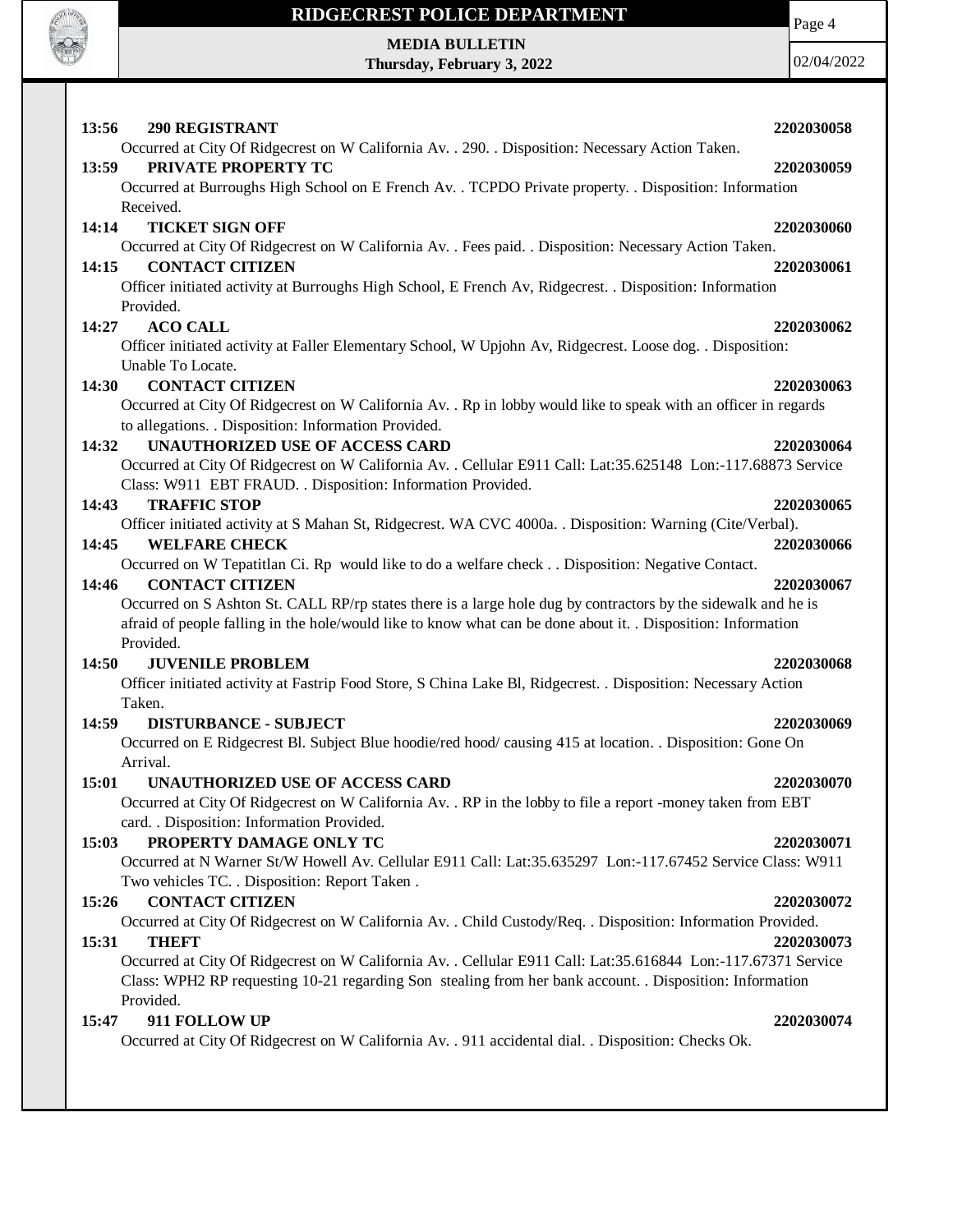

**MEDIA BULLETIN Thursday, February 3, 2022** Page 5

| 15:58<br>PATROL CHECK                                                                                                                                                                                                       | 2202030075 |
|-----------------------------------------------------------------------------------------------------------------------------------------------------------------------------------------------------------------------------|------------|
| Officer initiated activity at Skate Park, E French Av, Ridgecrest. . Disposition: Checks Ok.                                                                                                                                |            |
| <b>CONTACT CITIZEN</b><br>16:13                                                                                                                                                                                             | 2202030076 |
| Occurred at City Of Ridgecrest on W California Av. . Cellular E911 Call: Lat:35.631188 Lon:-117.68802 Service                                                                                                               |            |
| Class: WPH2 Contact RP 10-21 regarding juvenile that has not returned from school. . Disposition: Log Note                                                                                                                  |            |
| Only.<br><b>TICKET SIGN OFF</b><br>16:23                                                                                                                                                                                    | 2202030077 |
| Occurred at City Of Ridgecrest on W California Av. . In lobby. . Disposition: Necessary Action Taken.                                                                                                                       |            |
| 16:24<br><b>CONTACT CITIZEN</b>                                                                                                                                                                                             | 2202030078 |
| Occurred at City Of Ridgecrest on W California Av. . CALL RP/rp states is stalking her daughter and almost                                                                                                                  |            |
| ran her over yesterday. . Disposition: Information Provided.                                                                                                                                                                |            |
| ANNOYING/OBSCENE PHONE CALL<br>16:29                                                                                                                                                                                        | 2202030079 |
| Occurred on N Sierra View St. Information. . Disposition: Information Received.                                                                                                                                             |            |
| 17:32<br>911 WIRELESS CALL                                                                                                                                                                                                  | 2202030080 |
| Occurred at Clarion on N China Lake Bl. . Smells something potentially burning (electrical) req fire. .                                                                                                                     |            |
| Disposition: Referred To Other Agency.                                                                                                                                                                                      |            |
| DRIVING UNDER THE INFLUENCE<br>17:40                                                                                                                                                                                        | 2202030081 |
| Occurred at W Graaf Av/N Norma St. Cellular E911 Call: Lat:35.646016 Lon:-117.67965 Service Class: WPH2 (2)                                                                                                                 |            |
| Veh TCPDO VEH on side of roadway                                                                                                                                                                                            |            |
| SA/Socpatzan, Alvaro 08/26/1993 Chgs. 23152(a) VC /CITED AND RELEASED. . Disposition: Arrest Made.                                                                                                                          |            |
| 911 FOLLOW UP<br>17:41                                                                                                                                                                                                      | 2202030082 |
| Occurred at City Of Ridgecrest on W California Av. . Cellular E911 Call: Lat:35.651369 Lon:-117.68394 Service                                                                                                               |            |
| Class: W911. . Disposition: Checks Ok.                                                                                                                                                                                      |            |
| <b>DISTURBANCE - SUBJECT</b><br>17:49                                                                                                                                                                                       | 2202030083 |
| Occurred at Famous Footwear #3385 on N China Lake Bl. . Heavy set BFA/Dark Sweater/Baggy Dark Jeans                                                                                                                         |            |
| causing a disturbance in the parking lot. . Disposition: Gone Prior to Arrival.                                                                                                                                             |            |
| <b>SUSPICIOUS VEHICLE</b><br>18:06                                                                                                                                                                                          | 2202030084 |
| Occurred on W Inyokern Rd. (Hundred block.) RP states there is a white chrysler 300 occupied x2 with                                                                                                                        |            |
| flashers on acting suspicous. . Disposition: Checks Ok.                                                                                                                                                                     |            |
| <b>ASSIST OTHER DEPARTMENT</b><br>18:13                                                                                                                                                                                     | 2202030085 |
| Occurred on S Mayo St. . Disposition: Assisted.                                                                                                                                                                             |            |
| <b>EXTRA PATROL</b><br>18:15                                                                                                                                                                                                | 2202030086 |
| Occurred on W Robertson Av. RP req xpat due to having a yard sale for the church for the next couple days                                                                                                                   |            |
| and things are going to be outside. . Disposition: Necessary Action Taken.                                                                                                                                                  |            |
| <b>DISTURBANCE - SUBJECT</b><br>18:26                                                                                                                                                                                       | 2202030087 |
| Occurred at Stater Brothers #109 on N China Lake Bl. . RP states there is a BFA in front of papa johns throwing<br>things at cars and is throwing papers at people/RP states subj is wearing gray sweats/dark colored shirt |            |
| Disposition: Warning (Cite/Verbal).                                                                                                                                                                                         |            |
| 18:50<br><b>INFORMATION</b>                                                                                                                                                                                                 | 2202030088 |
| Occurred at City Of Ridgecrest on W California Av. . RP states her son is being beat up at. . Disposition:                                                                                                                  |            |
| Necessary Action Taken.                                                                                                                                                                                                     |            |
| <b>VANDALISM REPORT</b><br>18:52                                                                                                                                                                                            | 2202030089 |
| Occurred at City Of Ridgecrest on W California Av. . RP states someone broke his rear view mirror. .                                                                                                                        |            |
| Disposition: Information Received.                                                                                                                                                                                          |            |
| <b>FOUND PROPERTY</b><br>18:54                                                                                                                                                                                              | 2202030090 |
| Occurred at Saddas Eastridge Market on E Ridgecrest Bl. Disposition: Report Taken.                                                                                                                                          |            |
|                                                                                                                                                                                                                             |            |
|                                                                                                                                                                                                                             |            |
|                                                                                                                                                                                                                             |            |